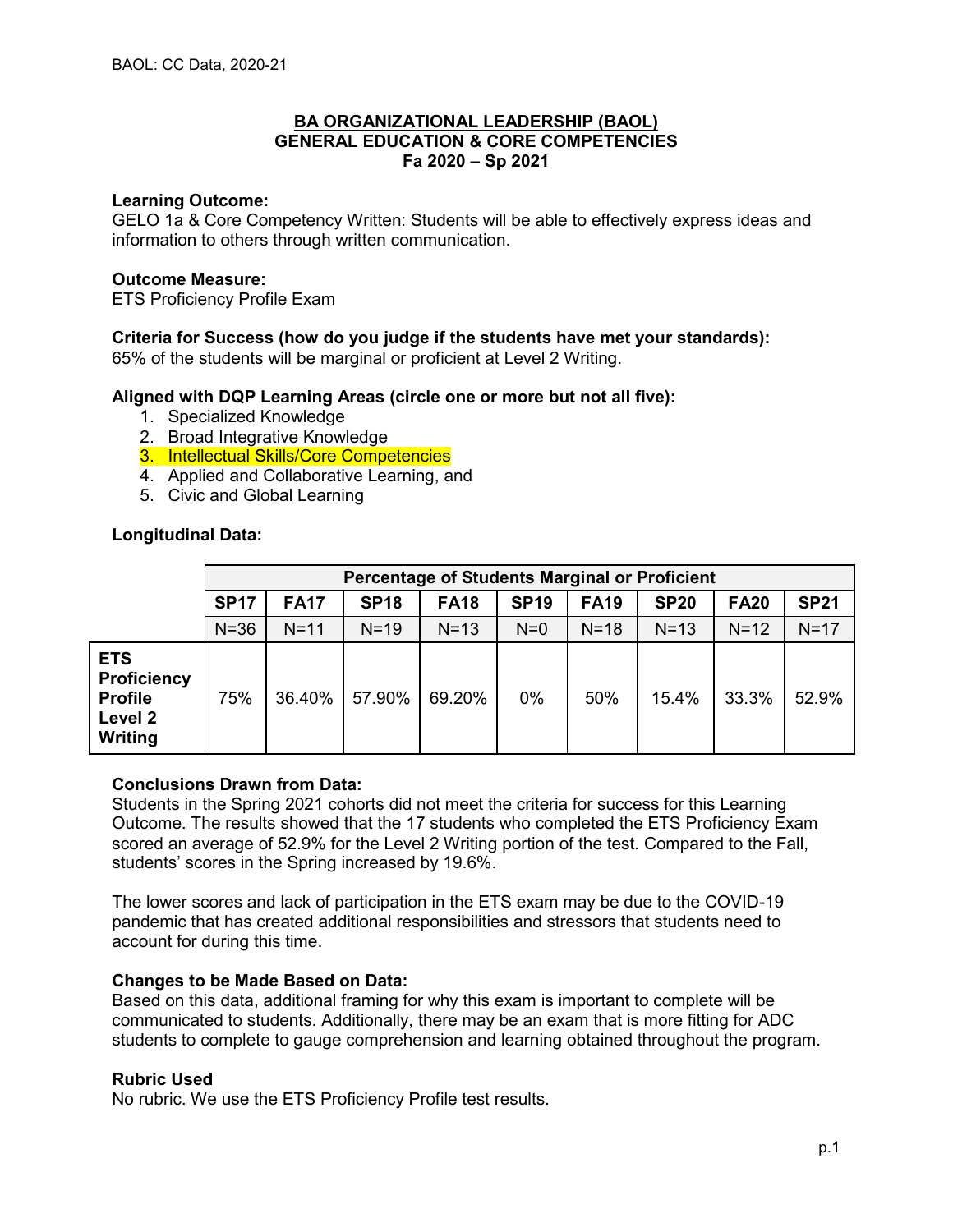#### **Learning Outcome:**

GELO 1b & Core Competency Oral Communication: Students will be able to effectively express ideas and information to others through oral communication.

#### **Outcome Measure:**

LDR 3020 Critical Analysis in Research Writing

The course provides students with an opportunity to showcase the result(s) of their final research project through a final presentation. The presentation is about 10-15 minutes, and includes the following: explaining the purpose for the research, the hypothesis and research questions examined, problem statement, possible solutions, and discussion of implications for the research.

#### **Criteria for Success (how do you judge if the students have met your standards):**

70% of students will score at or above an average of 80% or above on the rubric.

#### **Aligned with DQP Learning Areas (circle one or more but not all five):**

- 1. Specialized Knowledge
- 2. Broad Integrative Knowledge
- 3. Intellectual Skills/Core Competencies
- 4. Applied and Collaborative Learning, and
- 5. Civic and Global Learning

## **Longitudinal Data:**

|                                       | Percentage of Students Meeting or Exceeding Success Criteria |             |             |             |             |             |             |             |
|---------------------------------------|--------------------------------------------------------------|-------------|-------------|-------------|-------------|-------------|-------------|-------------|
|                                       | <b>SU16</b>                                                  | <b>FA16</b> | <b>SP17</b> | <b>SU17</b> | <b>FA17</b> | <b>SP18</b> | <b>FA18</b> | <b>SP19</b> |
|                                       | $N = 7$                                                      | $N = 17$    | $N = 22$    | $N = 0$     | $N = 30$    | $N = 20$    | $N = 9$     | $N = 21$    |
| <b>Project</b><br><b>Presentation</b> | 100%                                                         | 100%        | 95.40%      | N/A         | 96.7%       | 95%         | 100%        | 100%        |

|                                       | <b>Percentage of Students Meeting or</b><br><b>Exceeding Success Criteria</b> |                                                          |          |         |          |  |  |
|---------------------------------------|-------------------------------------------------------------------------------|----------------------------------------------------------|----------|---------|----------|--|--|
|                                       | <b>FA19</b>                                                                   | <b>SU20</b><br><b>SP20</b><br><b>SP21</b><br><b>FA20</b> |          |         |          |  |  |
|                                       | $N = 0$                                                                       | $N = 34$                                                 | $N = 24$ | $N = 0$ | $N = 30$ |  |  |
| <b>Project</b><br><b>Presentation</b> | N/A                                                                           | 91%                                                      | 100%     |         | 100%     |  |  |

#### **Conclusions Drawn from Data:**

Students in the Spring 2021 cohorts met and exceeded the criteria for success for this Learning Outcome. The results showed a consistent improvement from Spring 2017.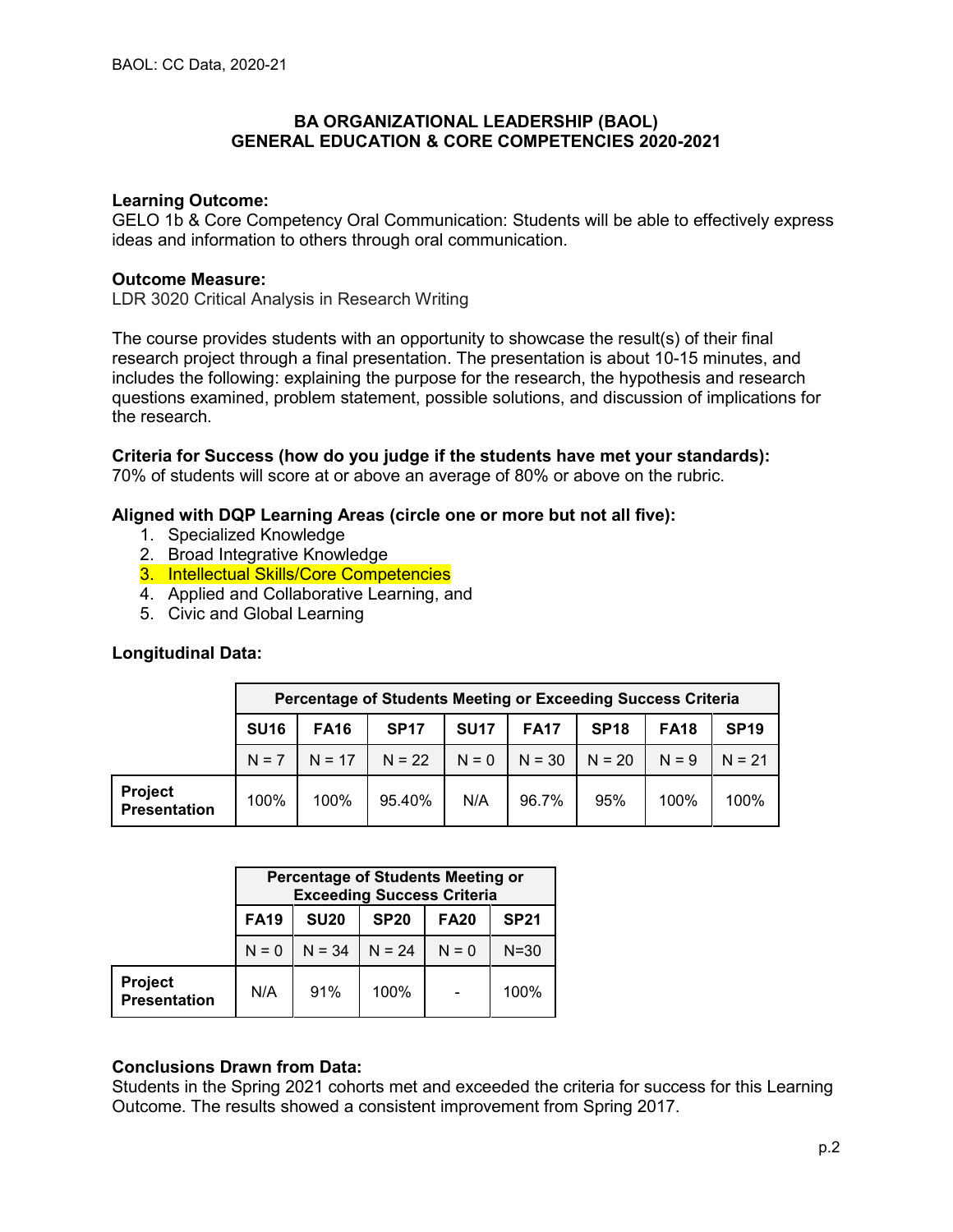# **Changes to be Made Based on Data:** No changes are recommended at this time.

# **Project Presentation Rubric**

| Criteria                                                                                                         |                                                                                                                                                                 |                                                                                                                                                                    | <b>Ratings</b>                                                                                                                                                                         |                                                                                                                                                                                       |                                                                                  | Pts                 |
|------------------------------------------------------------------------------------------------------------------|-----------------------------------------------------------------------------------------------------------------------------------------------------------------|--------------------------------------------------------------------------------------------------------------------------------------------------------------------|----------------------------------------------------------------------------------------------------------------------------------------------------------------------------------------|---------------------------------------------------------------------------------------------------------------------------------------------------------------------------------------|----------------------------------------------------------------------------------|---------------------|
| Content of<br>Presentation<br>Adequacy and<br>persuasiveness<br>of presentation<br>relative to<br>topics covered | 50.0 pts<br><b>Distinguished - Student</b><br>demonstrates full<br>knowledge, answering all<br>class questions with<br>explanations and<br>elaboration.         | 40.0 pts<br><b>Proficient - Student</b><br>is at ease with<br>information and<br>answers all<br>questions, without<br>elaboration.                                 | 35.0 pts<br><b>Basic - Student is</b><br>uncomfortable with<br>information and is<br>able to answer only<br>rudimentary<br>questions.                                                  | 30.0 pts<br><b>Below Expectations -</b><br>Student does not have<br>grasp of information:<br>can't answer<br>questions about<br>subject.                                              | $0.0$ pts<br>Non-<br>Performance<br>- Student<br>did not<br>submit<br>assignment | 50.0 pts            |
| Organization of<br>Presentation<br>Orderliness<br>and<br>smoothness of<br>flow                                   | 25.0 pts<br><b>Distinguished - Student</b><br>presents information in<br>logical, interesting<br>sequence which<br>audience can follow.                         | 20.0 pts<br><b>Proficient - Student</b><br>presents<br>information in<br>logical sequence<br>which audience can<br>follow.                                         | 18.0 pts<br>Basic - Audience<br>has difficulty<br>following<br>presentation<br>because student<br>jumps around.                                                                        | $15.0$ pts<br><b>Below Expectations -</b><br>Audience cannot<br>understand presentation<br>because there is no<br>sequence of information                                             | $0.0$ pts<br>Non-<br>Performance<br>- Student<br>did not<br>submit<br>assignment | $25.0$ pts          |
| Mechanics:<br>Use and<br>Quality of<br><b>Visual Aids</b><br>(Computer,<br>Chalkboard)                           | 25.0 pts<br>Distinguished -<br><b>Student's graphics</b><br>explain and<br>reinforce<br>presentation. There<br>are no misspellings<br>or grammatical<br>errors. | $20.0$ pts<br><b>Proficient - Student's</b><br>graphics relate to<br>text and<br>presentation. There<br>may be a few<br>misspellings and/or<br>grammatical errors. | 18.0 pts<br><b>Basic - Student</b><br>occasionally uses<br>graphics that rarely<br>support presentation.<br><b>Presentation has some</b><br>misspellings and/or<br>grammatical errors. | $15.0$ pts<br><b>Below Expectations -</b><br><b>Student uses</b><br>unnecessary graphics<br>(or no graphics) and<br>what they use have<br>many spelling and/or<br>grammatical errors. | $0.0$ pts<br>Non-<br>Performance<br>- Student<br>did not<br>submit<br>assignment | $25.0$ pts          |
|                                                                                                                  |                                                                                                                                                                 |                                                                                                                                                                    |                                                                                                                                                                                        |                                                                                                                                                                                       |                                                                                  | Total Points: 100.0 |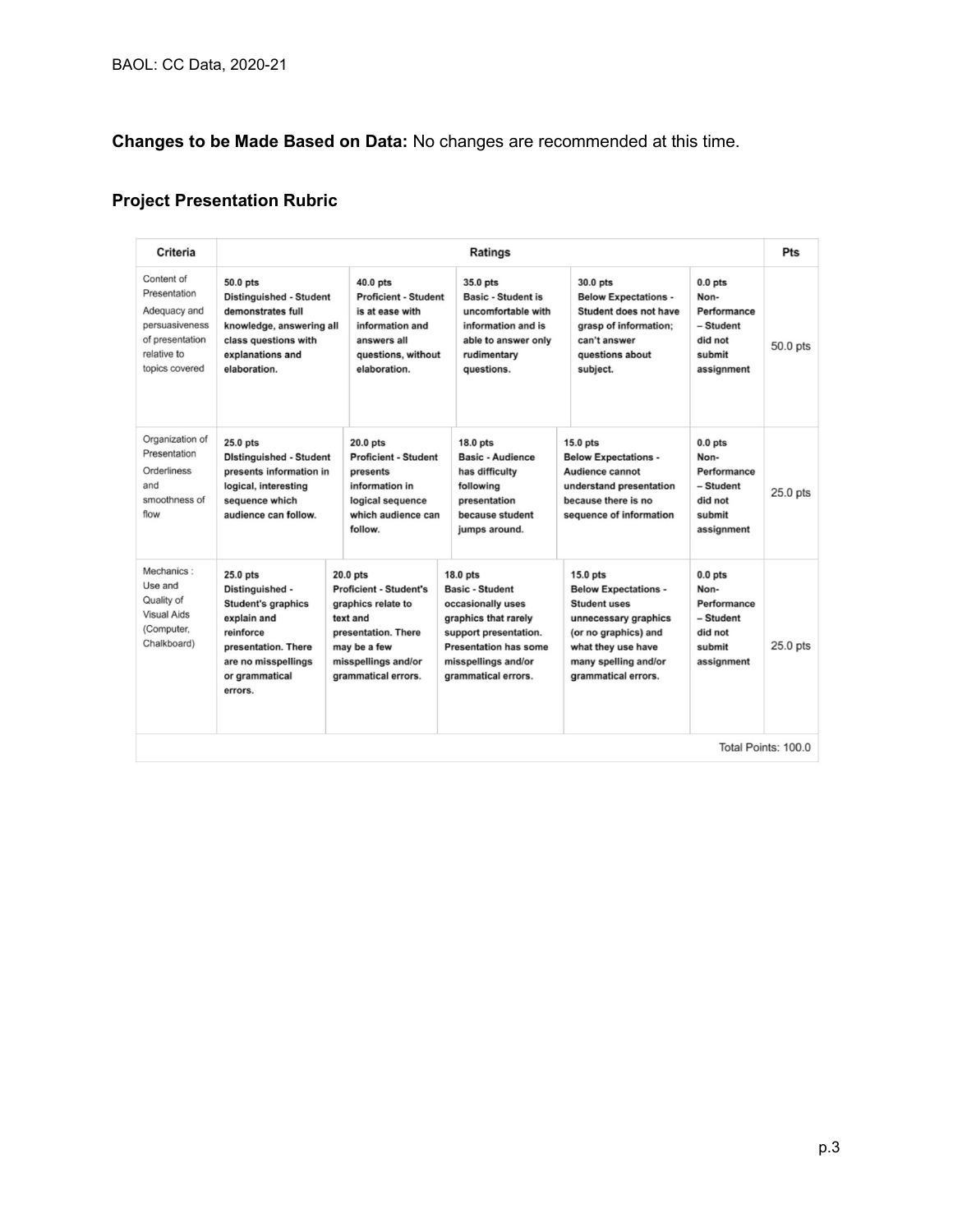## **Learning Outcome:**

GELO 1c & Core Competency Information Literacy: Students will be able to access and cite information as well as evaluate the logic, validity, and relevance of information from a variety of sources.

## **Outcome Measure:**

LDR 3020 Critical Analysis in Research Writing

The course provides students with an opportunity to submit a final research project that includes a 7-8 page written report, title page, sections and subheadings in APA format, problem statement, hypothesis, research questions, solution statement, and conclusions on the findings.

**Criteria for Success (how do you judge if the students have met your standards):** 70% of students will score at or above an average of 80% or above on the assignment.

## **Aligned with DQP Learning Areas (circle one or more but not all five):**

- 1. Specialized Knowledge
- 2. Broad Integrative Knowledge
- 3. Intellectual Skills/Core Competencies
- 4. Applied and Collaborative Learning, and
- 5. Civic and Global Learning

## **Longitudinal Data:**

|                                |             | Percentage of Students Meeting or Exceeding Success Criteria |             |             |             |             |             |             |  |
|--------------------------------|-------------|--------------------------------------------------------------|-------------|-------------|-------------|-------------|-------------|-------------|--|
|                                | <b>SU16</b> | <b>FA16</b>                                                  | <b>SP17</b> | <b>SU17</b> | <b>FA17</b> | <b>SP18</b> | <b>FA18</b> | <b>SP19</b> |  |
|                                | $N=7$       | $N=17$                                                       | $N=22$      | $N=0$       | $N = 30$    | $N=20$      | $N = 19$    | $N = 21$    |  |
| <b>Project Final</b><br>Report | 100%        | 100%                                                         | 95.40%      | N/A         | 93.30%      | 95%         | 100%        | 100%        |  |

|                                       | <b>Percentage of Students Meeting or</b><br><b>Exceeding Success Criteria</b> |                                                          |          |       |          |  |  |  |
|---------------------------------------|-------------------------------------------------------------------------------|----------------------------------------------------------|----------|-------|----------|--|--|--|
|                                       | <b>FA19</b>                                                                   | <b>SU20</b><br><b>SP20</b><br><b>FA20</b><br><b>SP21</b> |          |       |          |  |  |  |
|                                       | $N=0$                                                                         | $N = 34$                                                 | $N = 24$ | $N=0$ | $N = 30$ |  |  |  |
| <b>Project Final</b><br><b>Report</b> | N/A                                                                           | 91%                                                      | 100%     |       | 100%     |  |  |  |

#### **Conclusions Drawn from Data:**

Students in the Spring 2021 cohorts met and exceeded the criteria for success for this Learning Outcome. The results showed a consistent improvement from Spring 2017.

**Changes to be Made Based on Data:** No changes are recommended at this time.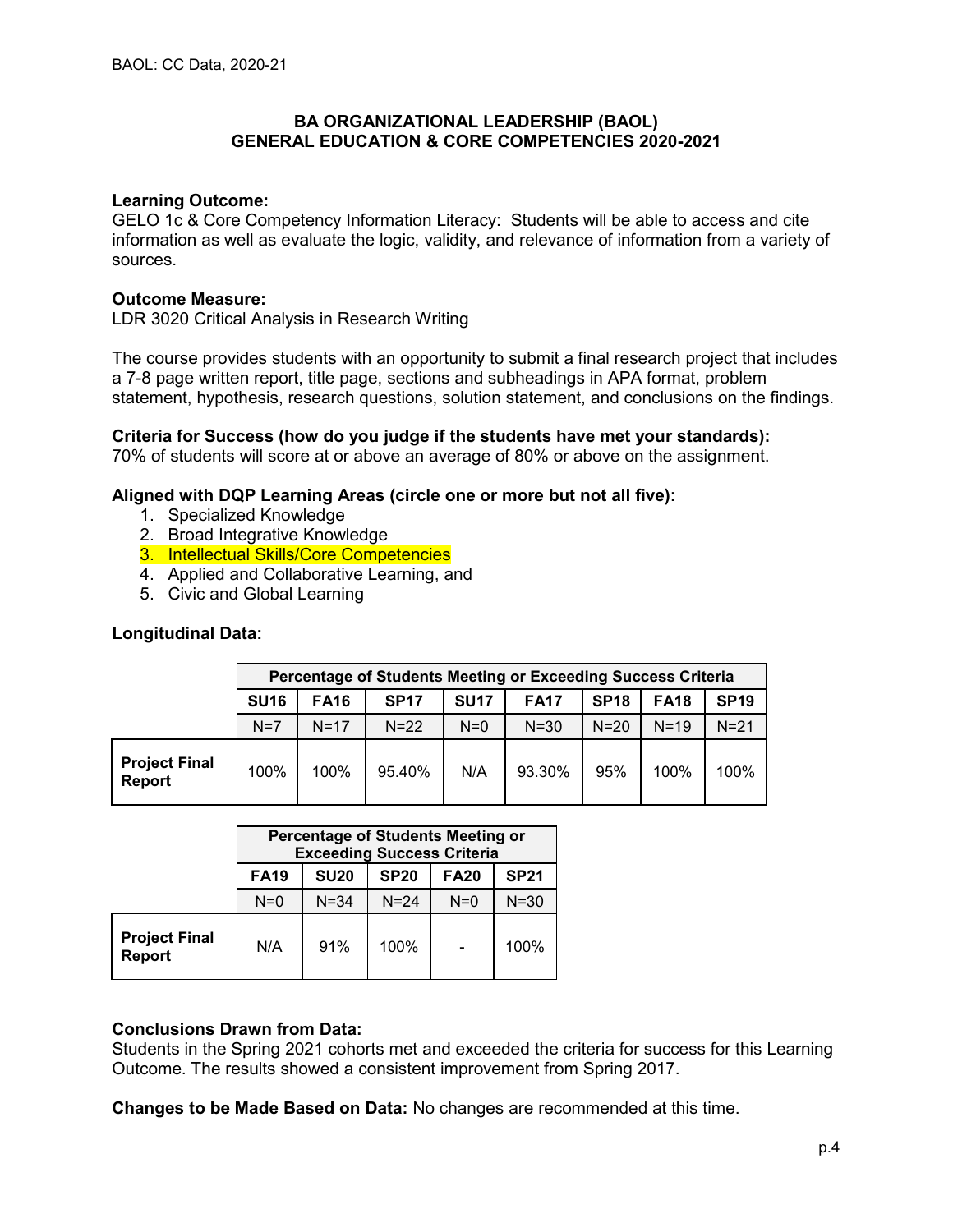## **Project Final Report Rubric**

| Research Project Final Report Rubric |                                                                                                                                                                                                                                                                    |                                                                                                                                  |                                                                                                                                                                                                |                                                                                            |                                 |  |  |
|--------------------------------------|--------------------------------------------------------------------------------------------------------------------------------------------------------------------------------------------------------------------------------------------------------------------|----------------------------------------------------------------------------------------------------------------------------------|------------------------------------------------------------------------------------------------------------------------------------------------------------------------------------------------|--------------------------------------------------------------------------------------------|---------------------------------|--|--|
| Criteria                             |                                                                                                                                                                                                                                                                    |                                                                                                                                  | Ratings                                                                                                                                                                                        |                                                                                            | Pts                             |  |  |
| Lit Review<br><b>Summary</b>         | Distinguished: Thorough<br>summary that includes<br>insight gained from the<br>research                                                                                                                                                                            | Proficient: Summary is<br>complete                                                                                               | Below Expectations:<br>Summary is incomplete and<br>unclear                                                                                                                                    | Non Perform ance: Lit Review<br>not included                                               | 12 pts                          |  |  |
|                                      | 12 pts                                                                                                                                                                                                                                                             | 11 pts                                                                                                                           | 8 pts                                                                                                                                                                                          | 0 pts                                                                                      |                                 |  |  |
| The Research<br>Question             | Distinguished: The research<br>question is clear and focused                                                                                                                                                                                                       | Proficient: The research<br>question is a little unclear,<br>but relevant                                                        | Below Expectations: The<br>research question is vague                                                                                                                                          | Non Perform ance: Research<br>Question is missing.                                         | 12 pts                          |  |  |
|                                      | 12 pts                                                                                                                                                                                                                                                             | 11 pts                                                                                                                           | 8 pts                                                                                                                                                                                          | 0 pts                                                                                      |                                 |  |  |
| Research<br>Hypothesis               | Distinguished: Includes both<br>the null and alternate.<br>hypothesis                                                                                                                                                                                              | Proficient: Includes both the<br>null and alternate<br>hypothesis, but they are not<br>clearly stated.                           | Below Expectations: Is<br>missing the null or research<br>hypothesis.                                                                                                                          | Non Perform ance:<br>Hypothesis is missing from<br>presentation                            | 12 pts                          |  |  |
|                                      | 12 pts                                                                                                                                                                                                                                                             | 11 pts                                                                                                                           | 8 pts                                                                                                                                                                                          | 0 pts                                                                                      |                                 |  |  |
| Implementation<br>Plan               | Distinguished: Plan is<br>complete and includes<br>tim eline and steps                                                                                                                                                                                             | Proficient: Plan is mostly<br>complete with a good sense<br>of timing and steps                                                  | Below Expectations: There is Non Performance:<br>some mention of parts of<br>the implementation plan.                                                                                          | Implementation plan is<br>m is sing.                                                       | 12 pts                          |  |  |
|                                      | 12 pts                                                                                                                                                                                                                                                             | 11 pts                                                                                                                           | 8 pts                                                                                                                                                                                          | 0 pts                                                                                      |                                 |  |  |
| Data Plan                            | Distinguished: Data plan is<br>complete with statistics<br>mentioned, sources of data,<br>and timeline                                                                                                                                                             | Proficient: Data plan is<br>missing only 1 element                                                                               | Below Expectations: Data<br>plan is mentioned but<br>incom plete.                                                                                                                              | Non Performance: Data plan<br>is missing.                                                  | 12 pts                          |  |  |
|                                      | 12 pts                                                                                                                                                                                                                                                             | 11 pts                                                                                                                           | 8 pts                                                                                                                                                                                          | 0 pts                                                                                      |                                 |  |  |
| SWOT Analysis                        | Distinguished: SWOT<br>Analysis includes all 4<br>com ponents.                                                                                                                                                                                                     | Proficient: SWOT Analysis is<br>complete but not explained.                                                                      | Below Expectations: Some of<br>the SWOT Analysis is<br>missing.                                                                                                                                | Non Perform ance: SWOT<br>Analysis is missing                                              | 12 pts                          |  |  |
|                                      | 12 pts                                                                                                                                                                                                                                                             | 11 pts                                                                                                                           | 8 pts                                                                                                                                                                                          | 0 pts                                                                                      |                                 |  |  |
| Outcomes &<br>Implications           | Distinguished: Clear<br>understanding of<br>implications and potential<br>outcom es of strategic plan if  <br>implemented, with<br>additional insight.                                                                                                             | Proficient: Outcomes and<br>Implications are accurate.                                                                           | Below Expectations: There is<br>some hesitance in outcomes<br>and implications.                                                                                                                | Non Perform ance: Outcom es<br>& Implications are missing                                  | 18 pts                          |  |  |
|                                      | 18 pts                                                                                                                                                                                                                                                             | 17 pts                                                                                                                           | 12 pts                                                                                                                                                                                         | 0 pts                                                                                      |                                 |  |  |
| APA, Grammar<br>and Usage            | Distinguished: Use of APA is<br>consistent with no major and Proficient: APA is used<br>maybe 1 or 2 minor errors.<br>Use of APA adds to the<br>study. There are no errors in<br>grammar or usage, and the<br>vocabulary and word fluency<br>enhances the meaning. | mostly correct with 3 or 4<br>minor errors. There are a<br>few errors and the language<br>is fine with no mis-<br>communication. | Below Expectations: There is<br>a good attempt at APA but<br>lacks consistency. Grammar<br>and usage errors do not<br>interrupt meaning, but it<br>reads choppy and errors<br>disrupt meaning. | Non Perform ance: Fails to<br>dem onstrate APA. Too many 10 pts<br>errors disrupt reading. |                                 |  |  |
|                                      | 10 pts                                                                                                                                                                                                                                                             | 9 pts                                                                                                                            | 7 pts                                                                                                                                                                                          | 0 pts                                                                                      |                                 |  |  |
|                                      |                                                                                                                                                                                                                                                                    |                                                                                                                                  |                                                                                                                                                                                                |                                                                                            | <b>T</b> otal<br>Points:<br>100 |  |  |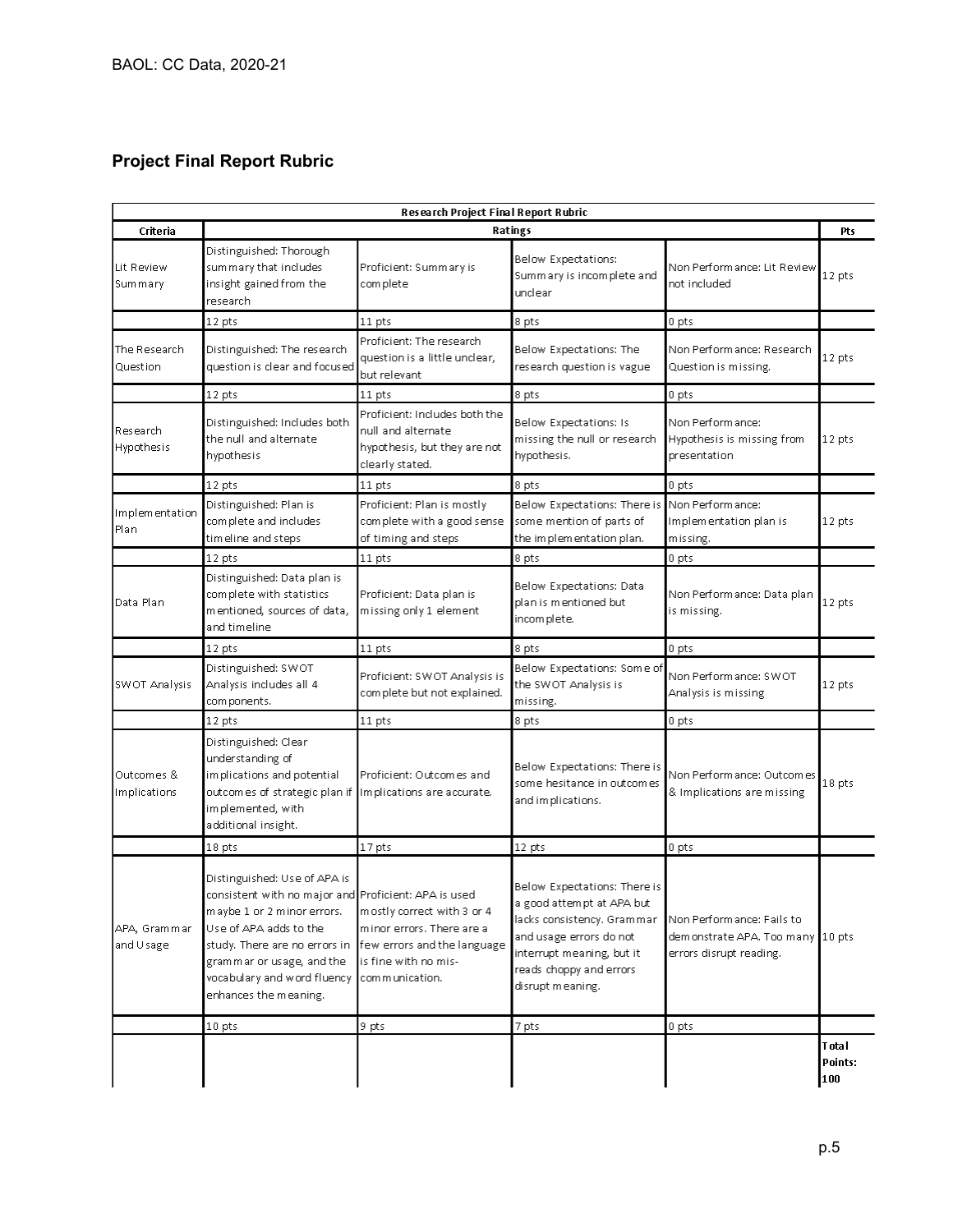## **Learning Outcome:**

GELO 1d & Core Competency Critical Thinking: Students will be able to examine, critique, and synthesize information to arrive at reasoned conclusions.

## **Outcome Measure:**

ETS Proficiency Profile Exam

## **Criteria for Success (how do you judge if the students have met your standards):**

70% of the students will be marginal or proficient at Level 2 Reading.

## **Aligned with DQP Learning Areas (circle one or more but not all five):**

- 1. Specialized Knowledge
- 2. Broad Integrative Knowledge
- 3. Intellectual Skills/Core Competencies
- 4. Applied and Collaborative Learning, and
- 5. Civic and Global Learning

## **Longitudinal Data:**

|                                                                              | Percentage of Students Marginal or Proficient |                                                          |        |        |       |  |  |  |
|------------------------------------------------------------------------------|-----------------------------------------------|----------------------------------------------------------|--------|--------|-------|--|--|--|
|                                                                              | <b>SP17</b>                                   | <b>SP18</b><br><b>FA18</b><br><b>SP19</b><br><b>FA17</b> |        |        |       |  |  |  |
|                                                                              | $N = 36$                                      | $N = 11$                                                 | $N=19$ | $N=13$ | $N=2$ |  |  |  |
| <b>ETS</b><br><b>Proficiency</b><br><b>Profile Level 2</b><br><b>Reading</b> | 61.10%                                        | 27.30%                                                   | 57.90% | 75.90% | 50%   |  |  |  |

|                                                                              | <b>Percentage of Students Marginal or</b><br><b>Proficient</b> |                                           |        |        |  |  |  |  |
|------------------------------------------------------------------------------|----------------------------------------------------------------|-------------------------------------------|--------|--------|--|--|--|--|
|                                                                              | <b>FA19</b>                                                    | <b>SP21</b><br><b>SP20</b><br><b>FA20</b> |        |        |  |  |  |  |
|                                                                              | $N=18$                                                         | $N=13$                                    | $N=12$ | $N=17$ |  |  |  |  |
| <b>ETS</b><br><b>Proficiency</b><br><b>Profile Level 2</b><br><b>Reading</b> | 66.70%                                                         | 23.1%                                     | 50%    | 47.1%  |  |  |  |  |

## **Conclusions Drawn from Data:**

Students in the Spring 2021 cohorts did not meet the criteria for success for this Learning Outcome. The results showed that the 17 students who completed the ETS Proficiency Exam scored an average of 47.1% for the Level 2 Reading portion of the test. While the score does not meet the 70% standard, the Spring 2021 average score fell slightly than the Fall 2021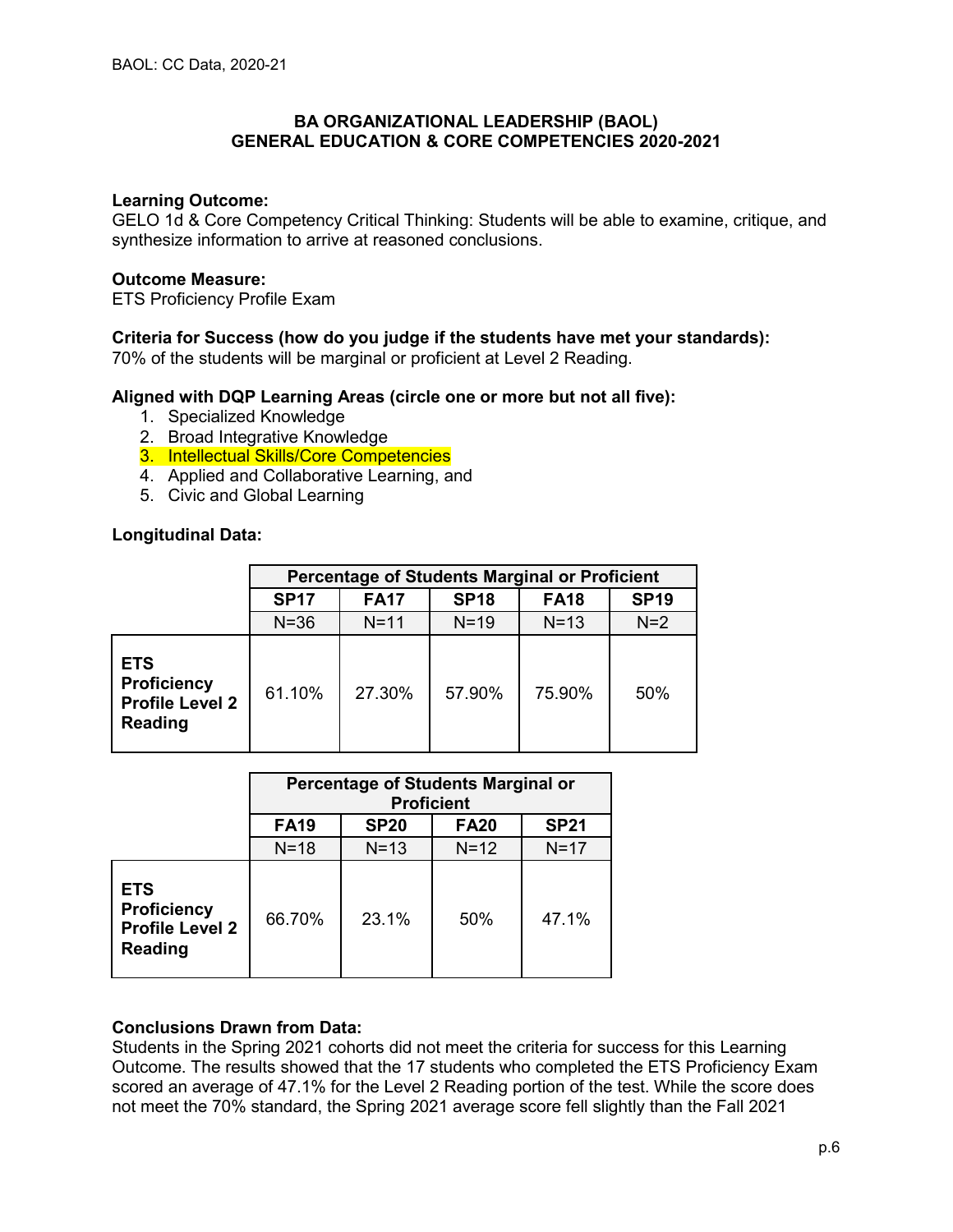#### average score.

The low scores and lack of participation in the ETS exam may be due to the COVID-19 pandemic that has created additional responsibilities and stressors that students need to account for during this time.

## **Changes to be Made Based on Data:**

Based on this data, additional framing for why this exam is important to complete will be communicated to students. Additionally, there may be an exam that is more fitting for ADC students to complete to gauge comprehension and learning obtained throughout the program.

#### **Rubric Used**

No rubric. We use the ETS Proficiency Profile test results.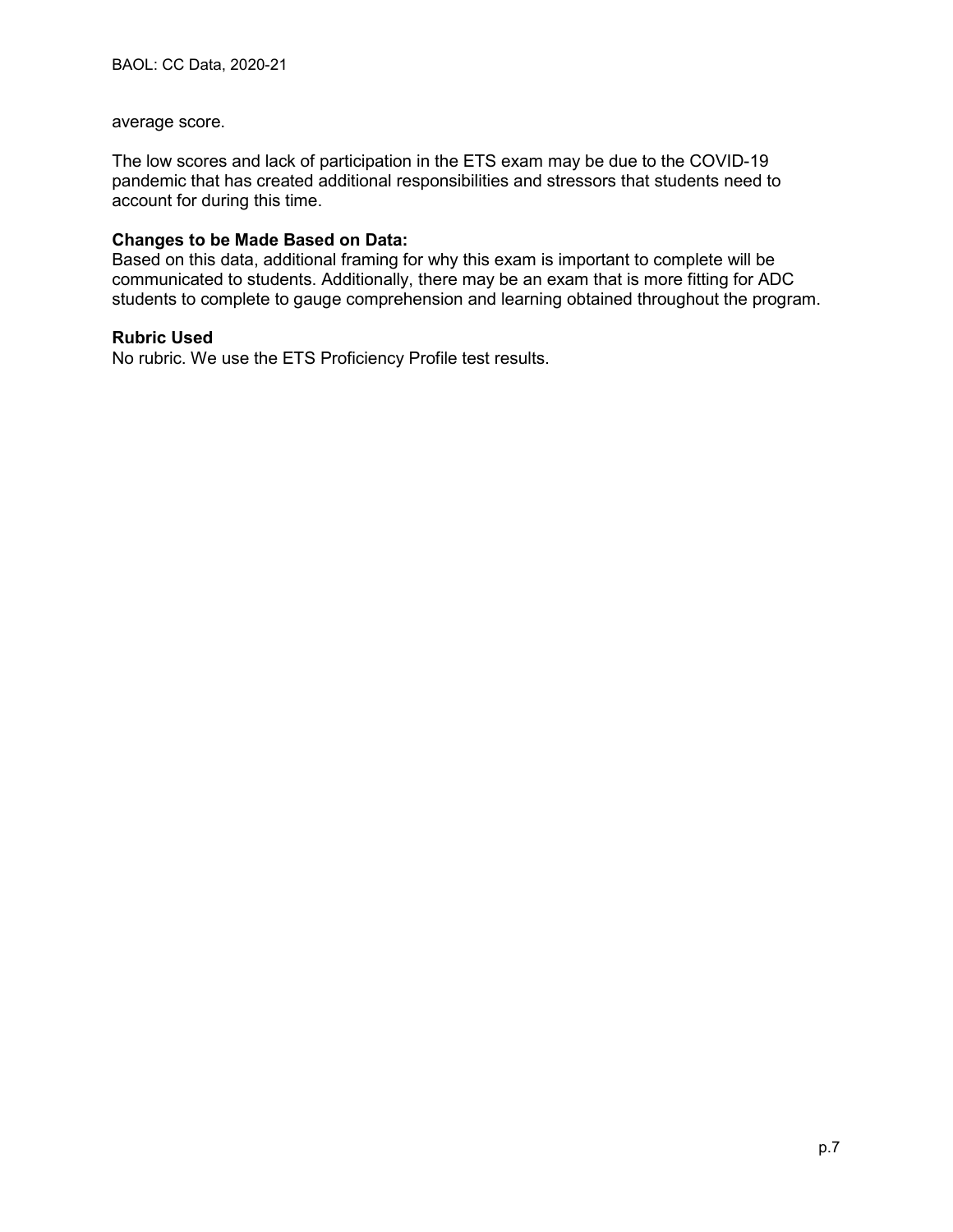## **Learning Outcome:**

GELO 1e & Core Competency Quantitative Reasoning: Students will be able to solve problems that are quantitative in nature.

## **Outcome Measure:**

ETS Proficiency Profile Exam

## **Criteria for Success (how do you judge if the students have met your standards):**

75% of the students will be marginal or proficient at Level 2 Math.

## **Aligned with DQP Learning Areas (circle one or more but not all five):**

- 1. Specialized Knowledge
- 2. Broad Integrative Knowledge
- 3. Intellectual Skills/Core Competencies
- 4. Applied and Collaborative Learning, and
- 5. Civic and Global Learning

## **Longitudinal Data:**

|                                                                           | <b>Percentage of Students Marginal or Proficient</b> |                                                          |          |        |       |  |  |  |
|---------------------------------------------------------------------------|------------------------------------------------------|----------------------------------------------------------|----------|--------|-------|--|--|--|
|                                                                           | <b>SP17</b>                                          | <b>FA17</b><br><b>SP19</b><br><b>SP18</b><br><b>FA18</b> |          |        |       |  |  |  |
|                                                                           | $N = 36$                                             | $N = 11$                                                 | $N = 19$ | $N=13$ | $N=0$ |  |  |  |
| <b>ETS</b><br><b>Proficiency</b><br><b>Profile Level 2</b><br><b>Math</b> | 58.30%                                               | 36.40%                                                   | 52.60%   | 69.20% | $0\%$ |  |  |  |

|                                                                           | Percentage of Students Marginal or<br><b>Proficient</b> |             |             |             |  |
|---------------------------------------------------------------------------|---------------------------------------------------------|-------------|-------------|-------------|--|
|                                                                           | <b>FA19</b>                                             | <b>SP20</b> | <b>FA20</b> | <b>SP21</b> |  |
|                                                                           | $N=18$                                                  | $N=13$      | $N=12$      | $N=17$      |  |
| <b>ETS</b><br><b>Proficiency</b><br><b>Profile Level 2</b><br><b>Math</b> | 44.40%                                                  | 30.8%       | 58.3%       | 23.5%       |  |

## **Conclusions Drawn from Data:**

Students in the Spring 2021 cohorts did not meet the criteria for success for this Learning Outcome. The results showed that the 17 students who completed the ETS Proficiency Exam scored an average of 23.5% for the Level 2 Math portion of the test. The average math score for Spring 2021 is lower than in past terms.

The low scores and lack of participation in the ETS exam may be due to the COVID-19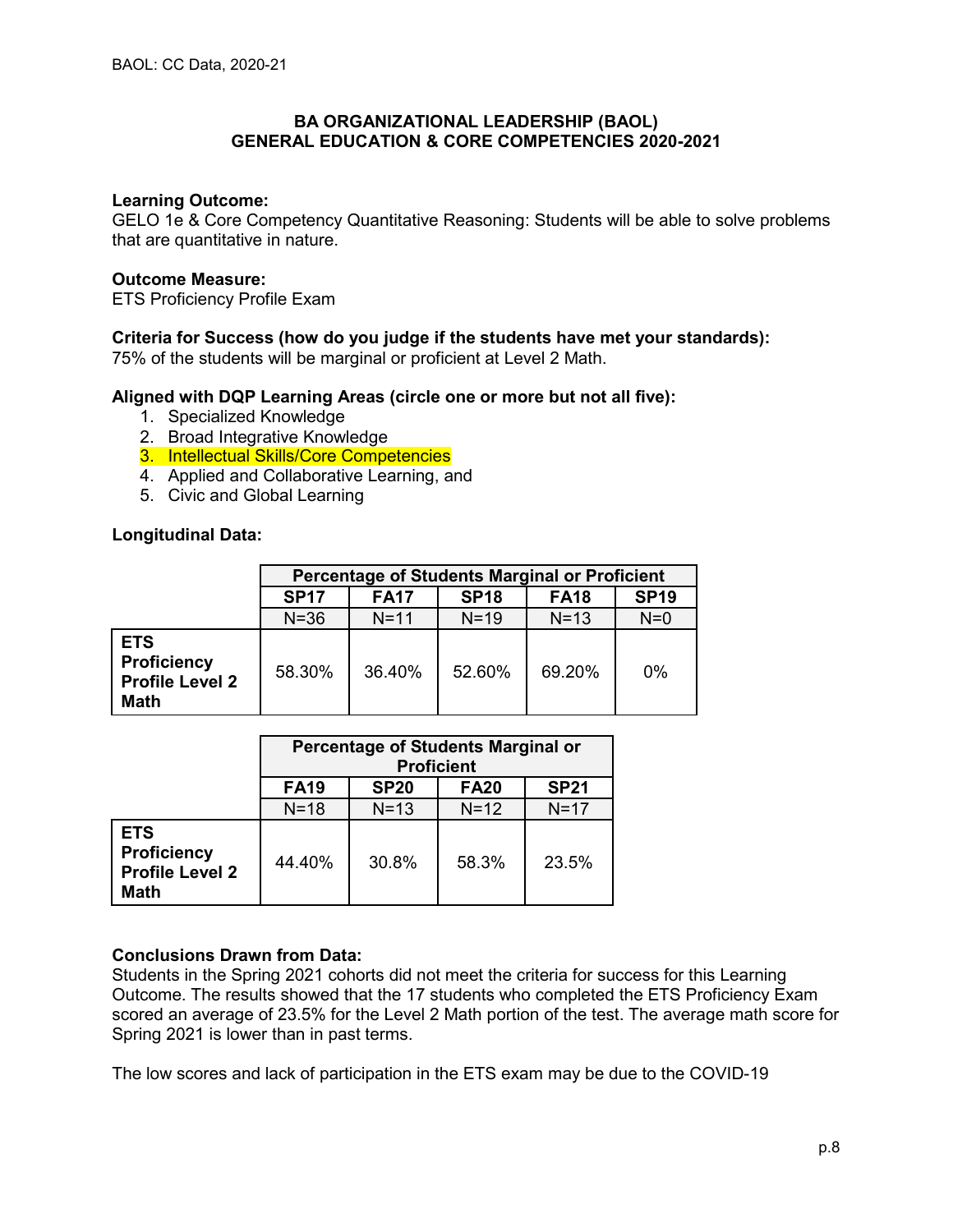pandemic that has created additional responsibilities and stressors that students need to account for during this time.

## **Changes to be Made Based on Data:**

Based on this data, additional framing for why this exam is important to complete will be communicated to students. Additionally, there may be an exam that is more fitting for ADC students to complete to gauge comprehension and learning obtained throughout the program.

## **Rubric Used**

No rubric. We use the ETS Proficiency Profile test results.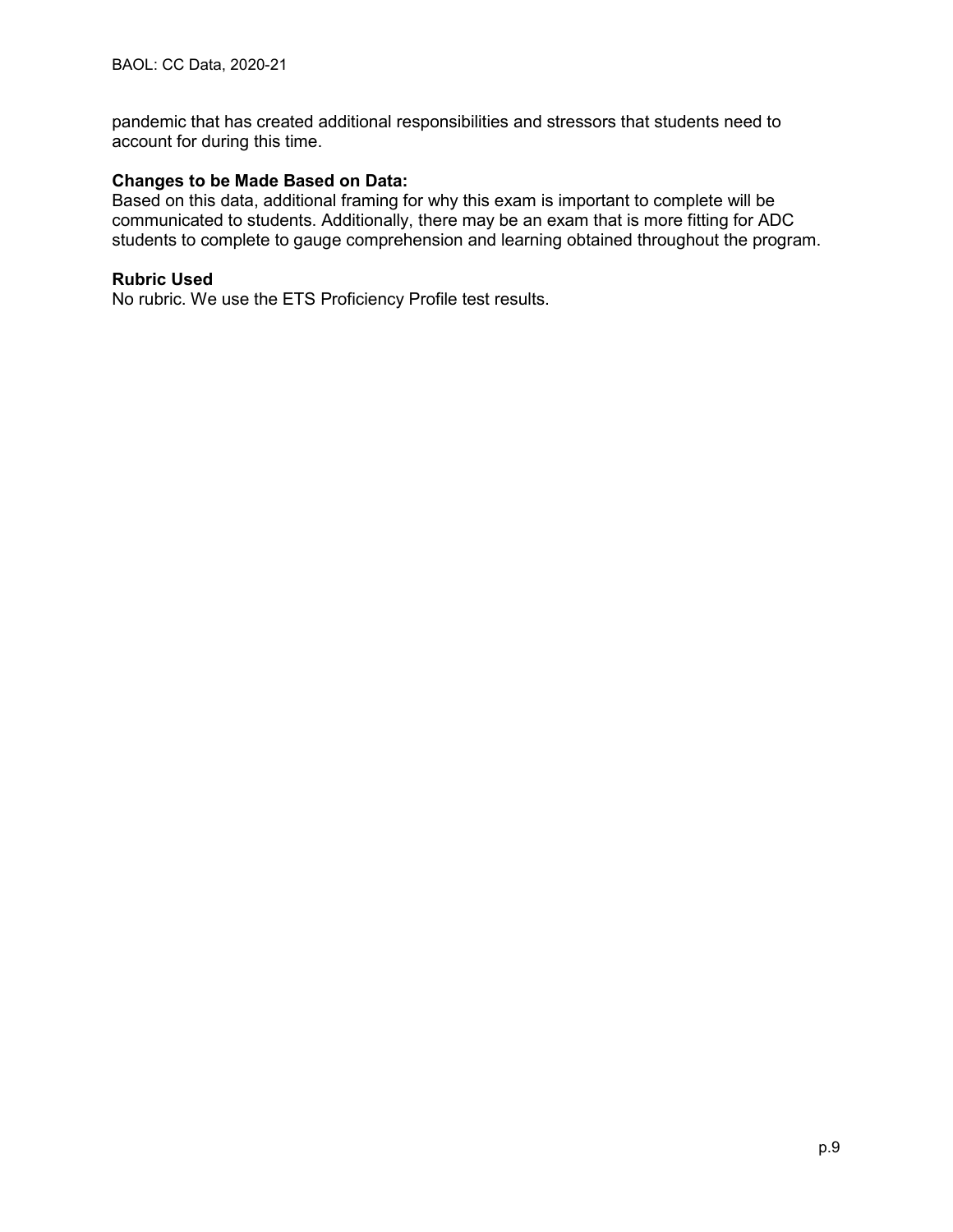#### **Learning Outcome:**

GELO 2.c Students will demonstrate an understanding of the complex issues faced by diverse groups in global and/or cross-cultural contexts.

#### **Outcome Measure:**

SCL 4001 Cultural Influences in the Workplace

## **Group Project Training Presentation**

Imagine that your student group is a team of consultants that have been hired to create an hourlong seminar/presentation/training to be shared with the employees (the rest of the class) to help educate them on how to be more inclusive and how to use CQ in the workplace while increasing the employees' overall understanding of the importance of a diverse and inclusive workforce. Your audience includes a full range of employees from HR directors and department managers, to the front line workers throughout your organization.

Choose one of the following scenarios as the starting point for your presentation:

- Gender Bias Lawsuit at Wal-Mart
- What Businesses Can Learn From Starbucks' Response To Racism In One Of Its Stores and Could Starbucks Bias Training Affect How Businesses Handle Racism? (Your group is sent in to train leadership and employees on implicit bias and the implications of racial profiling.)
- Religious Bias at Work: How you Pray is Not Your Employer's Business and Bias Unveiled. Your group is sent in to train leadership and employees on how to create an accommodating and welcoming environment for patients and employees of all religions.)

Your group is to prepare a one-hour seminar/presentation/training session via GoogleSlides/PowerPoint combining your individually collected data, as well as research and information contributed by the team. Since this a training session, including in-class activities, discussions, or handouts to enhance the training and make a lasting impression on the learners. Groups will divide the presentation up as equally as possible among group members and incorporate smooth transitions between presenters. Remember to use images and graphics to support each of your slides. Reviewing and editing your teammates' work will help ensure a high quality cohesive final product that feels like one voice.

#### **AND**

#### **Cultural Intelligence (CQ) Reflection Paper**

For this final week, you are to write a reflective essay based on the Leading with Cultural Intelligence text -- focusing on your reaction to the CQ Cycle and how you plan to apply the concepts from the text to your work- and real-life.

Consider the topics that we covered each week. Did you find some of the concepts new or difficult to process? Were there any new ideas along the way that you have added to your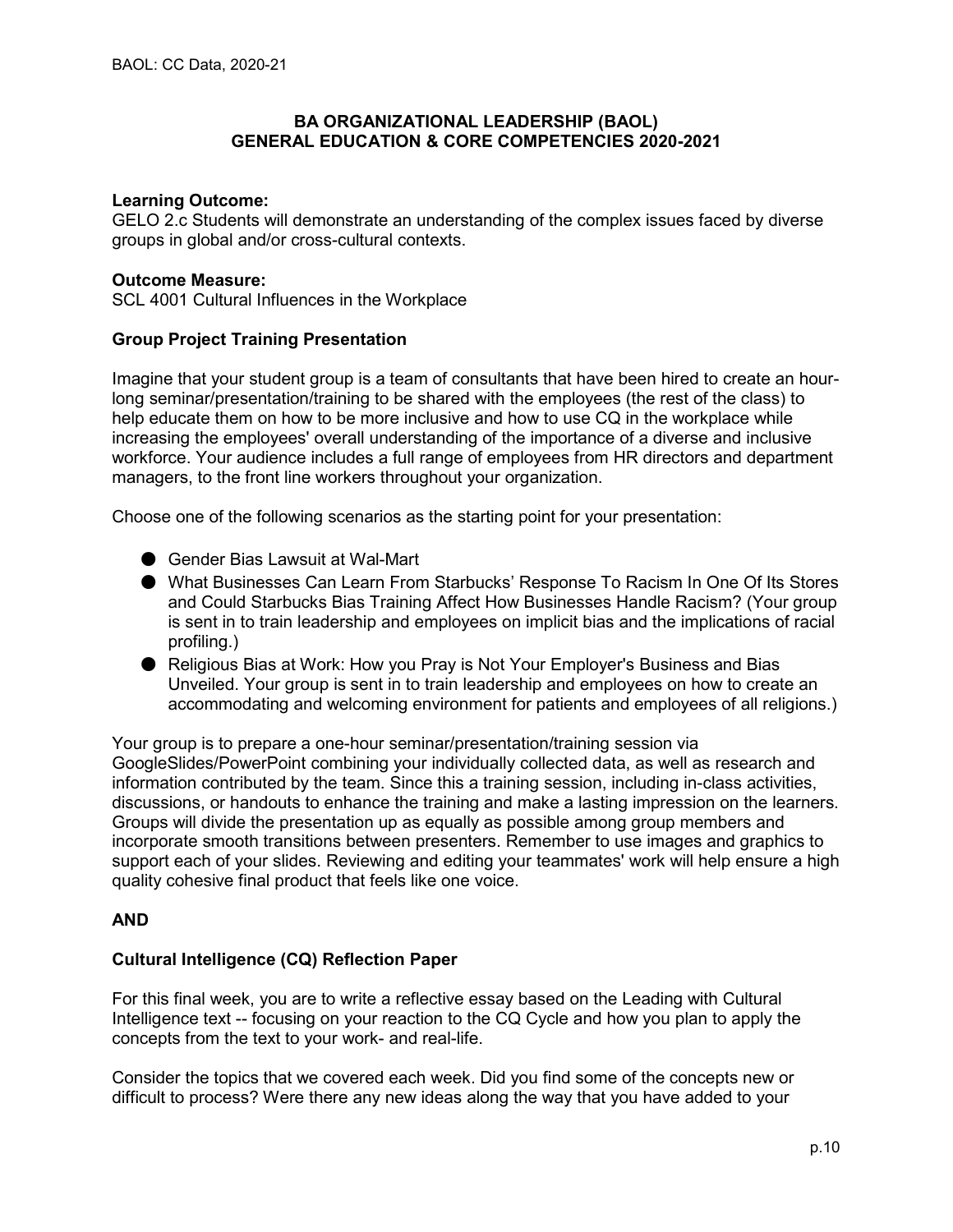leadership toolbox for future use? Could you make an immediate, practical application with the subject matter? Do you feel empowered to exhibit a healthy CQ in the workplace? Can you train others to show consistent integrity in cultural leadership? It might help to review some of our weekly topics:

- Introduction: What is Cultural Intelligence? (include the organizational environment you are using as a point of reference)
- CQ Knowledge
- CQ Drive
- CQ Strategy
- CQ Action
- Conclusion (include the recursive nature of the cycle and how the quadrants feed into each other)

As you think back over the course, write a 2-3 page reflection using APA formatting. Be sure to cite all references, including those from the texts, videos, or other sources provided in class. Demonstrate college-level writing with an introduction, body, and conclusion clearly presented in your essay.

## **Criteria for Success (how do you judge if the students have met your standards):**

70% of students will score at or above an average of 80% or above on the rubrics.

## **Aligned with DQP Learning Areas (circle one or more but not all five):**

- 1. Specialized Knowledge
- 2. Broad Integrative Knowledge
- 3. Intellectual Skills/Core Competencies
- 4. Applied and Collaborative Learning
- 5. Civic and Global Learning

#### **Longitudinal Data:**

|                                                                                       | <b>Percentage of Students Meeting or</b><br><b>Exceeding Success Criteria</b> |             |             |             |             |  |  |
|---------------------------------------------------------------------------------------|-------------------------------------------------------------------------------|-------------|-------------|-------------|-------------|--|--|
|                                                                                       | <b>FA19</b>                                                                   | <b>SU20</b> | <b>SP20</b> | <b>FA20</b> | <b>SP21</b> |  |  |
|                                                                                       | $N=19$                                                                        | $N = 30$    | $N=0$       | $N=29$      | $N=0$       |  |  |
| <b>Group</b><br><b>Presentati</b><br>on &<br><b>Culture</b><br>Intelligenc<br>e Paper | 100%                                                                          | 90%         | N/A         | 100%        | N/A         |  |  |

#### **Conclusions Drawn from Data:**

There were no sections of SCL 4001 offered in Spring 2021.

#### **Changes to be Made Based on Data:**

No changes are recommended at this time.